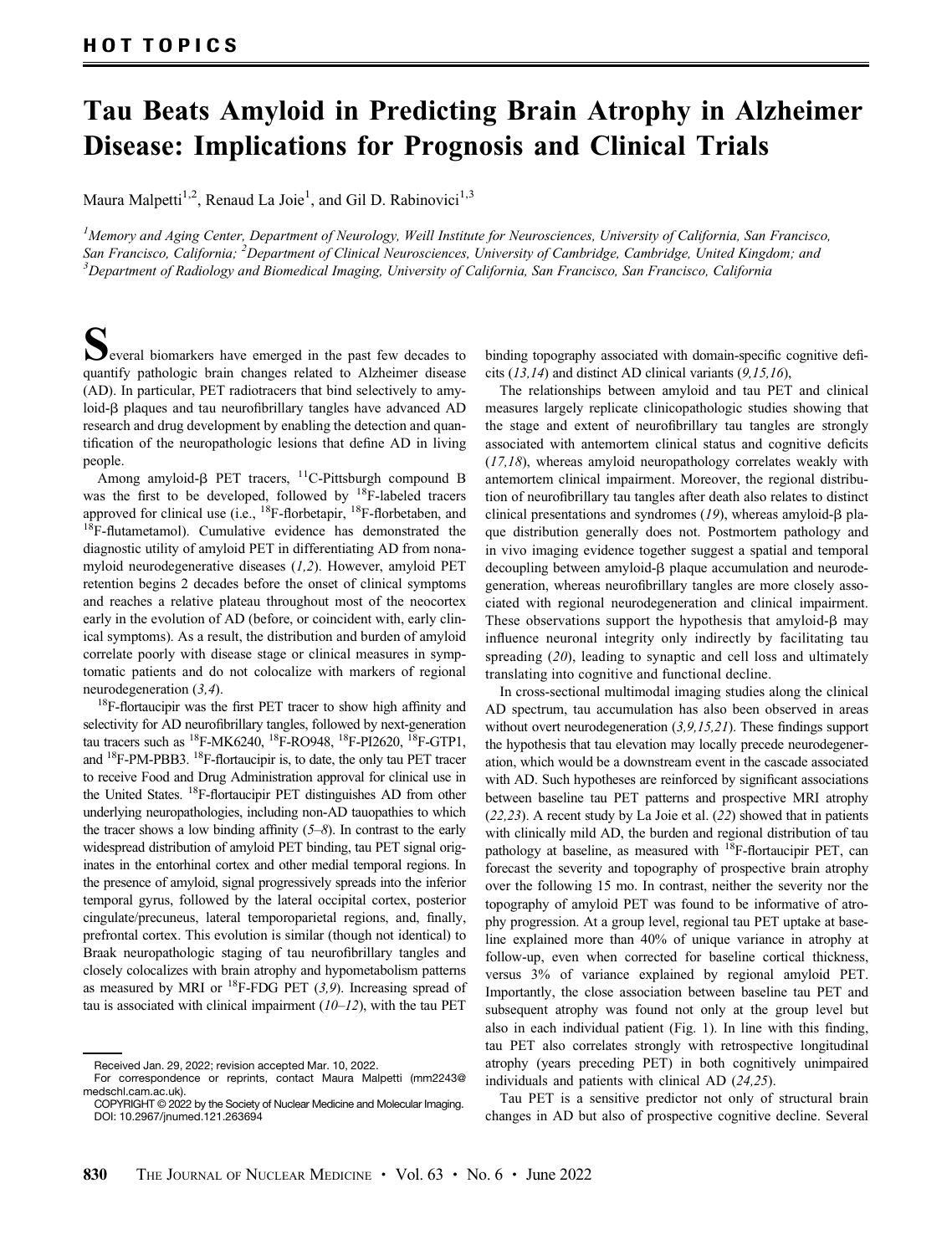<span id="page-1-0"></span>

FIGURE 1. Single-subject amyloid and tau PET patterns at baseline and cortical atrophy over time. (Left and middle) <sup>11</sup>C-Pittsburgh compound B (PIB) and <sup>18</sup>F-flortaucipir (FTP) PET SUV ratio maps, respectively, with higher values indicate more severe pathology. (Right) Patterns derived from prospective longitudinal structural MRI scans after PET, with positive Jacobians indicating shrinkage over time. Patient 1 is 71-y-old with mild AD dementia; patient 2 is 61-y-old with mild AD dementia.

studies have described strong associations between baseline tau PET and cognitive changes over time across the AD clinical spectrum. In head-to-head comparisons, tau PET binding in temporoparietal regions outperformed amyloid PET and structural MRI measures in predicting cognitive decline ([26](#page-2-0)–[28](#page-2-0)), especially in patients at early AD stages ([26](#page-2-0)). This result was replicated by local and multicenter studies using different tau PET tracers (i.e., 18F-flortaucipir and 18F-RO948), retrospective and prospective longitudinal cognitive assessments, and participants with different severities of impairment. These converging findings suggest that tau PET is a promising prognostic tool for predicting cognitive decline and that tau pathology may be the main driver of neurodegeneration and cognitive symptoms.

Tau PET may play an important role in future precision medicine approaches to AD care by enabling prediction of specific neurodegeneration and cognitive trajectories in individual patients. A recent study that evaluated tau PET patterns in a large, multisite dataset ( $n = 1,612$ ) revealed substantial variability across patients, highlighting 4 distinct spatiotemporal patterns, each associated with specific demographic and clinical features ([29](#page-2-0)). This heterogeneity highlights the limitations of a one-size-fits-all approach to predicting tau, neurodegeneration, or clinical change. Furthermore, individual factors modify the relationship between tau accumulation and cognition, with younger age, female sex, higher educational attainment, and higher baseline cortical thickness all associated with increased resistance against the deleterious effect of pathology on cognitive performance ([30](#page-2-0)). Some studies suggest that the relationship between tau, neurodegeneration, and cognition may also vary with race and ethnicity as proxies for social determinants of health ([31](#page-2-0)), though much more work on diverse cohorts is needed to better understand these relationships. Finally, the development of biomarkers that measure common non-AD pathologies (e.g., vascular lesions, TDP43, and  $\alpha$ -synuclein aggregates) will be critical for achieving a more adequate prognosis, as these processes are highly prevalent in patients with AD ([32](#page-2-0)) and contribute significantly to neurodegeneration and cognitive decline.

Plasma biomarkers have recently emerged as promising and accessible biomarkers for tau pathology in AD ([33](#page-2-0)). Plasma p-tau 181, p-tau 217, and p-tau 231 increase in early stages of AD, discriminate patients with AD from those with non-AD conditions, and show moderate correlations with tau PET uptake ([34,35](#page-2-0)). Although plasma p-tau measures A<sub>B</sub>-induced changes in tau phosphorylation and secretion, tau PET measures the overall burden and topographic distribution of neurofibrillary tangles. Therefore, plasma p-tau measurements and tau PET provide additive and complementary information on tau pathology and prognosis. In a recent head-to-head study, baseline plasma p-tau 217 best predicted longitudinal increases in tau PET in preclinical AD, whereas baseline tau PET was the better predictor in symptomatic patients ([36](#page-2-0)). Future work will determine whether baseline patterns of tau PET can also predict domain-specific changes in cognition (e.g., medial temporal tau predicting changes in episodic memory, or occipital tau predicting changes in visuospatial function).

The close relationship between tau burden, prospective neurodegeneration, and consequent clinical decline is particularly important in the development of novel AD therapies. Effective treatments for AD may ultimately require combination therapies targeting both amyloid- $\beta$  and tau pathology as well as other elements of AD pathophysiology. Antitau therapies could be effective in preventing synaptic loss and atrophy, thus slowing clinical decline, whereas antiamyloid therapies in early stages could prevent tau spreading. Thus, tau PET may be a good tool to stratify patients in clinical trials of disease-modifying therapies, with personalized estimations of neurodegeneration and cognitive trajectories, enhancing the chance to identify the best time window and the cohort in which a given therapy can be most effective. In a recent phase 2 trial of donanemab  $(37)$  $(37)$  $(37)$ , a monoclonal antibody targeting the pyroglutamate epitope on A $\beta$  plaques, <sup>18</sup>F-flortaucipir PET was used to limit trial inclusion to patients with intermediate tau deposition. This innovative approach to patient stratification shifts the focus from amyloid to tau pathology, enabling more accurate prediction of clinical progression. Including patients with an intermediate amount of tau pathology addresses the concern that antiamyloid therapies may not be beneficial at advanced disease stages (high tau) but also reduces the risk of including patients who may not progress clinically during the course of the trial (low tau). In the trial, significant amyloid PET lowering by donanemab was associated with slower tau PET progression in the frontal and temporal cortices and with modestly slower cognitive and functional decline compared with placebo. This successful trial foreshadows a future in which tau PET may have an important role in establishing eligibility and evaluating response to novel disease-modifying therapies. However, future clinical trials also need to evaluate alternative tau PET tracers, which may be more sensitive than <sup>18</sup>F-flortaucipir PET for early Braak tau stages in order to ensure the inclusion of patients with early AD-tau pathology, as these patients may benefit most from antiamyloid and other therapeutic approaches.

In conclusion, tau PET is a highly promising tool that will likely play an important role in future precision medicine approaches to AD care. Tau PET is both highly specific for AD neuropathology and (in contrast to amyloid PET) strongly associated with neurodegeneration and clinical outcomes. Further work is needed to fully